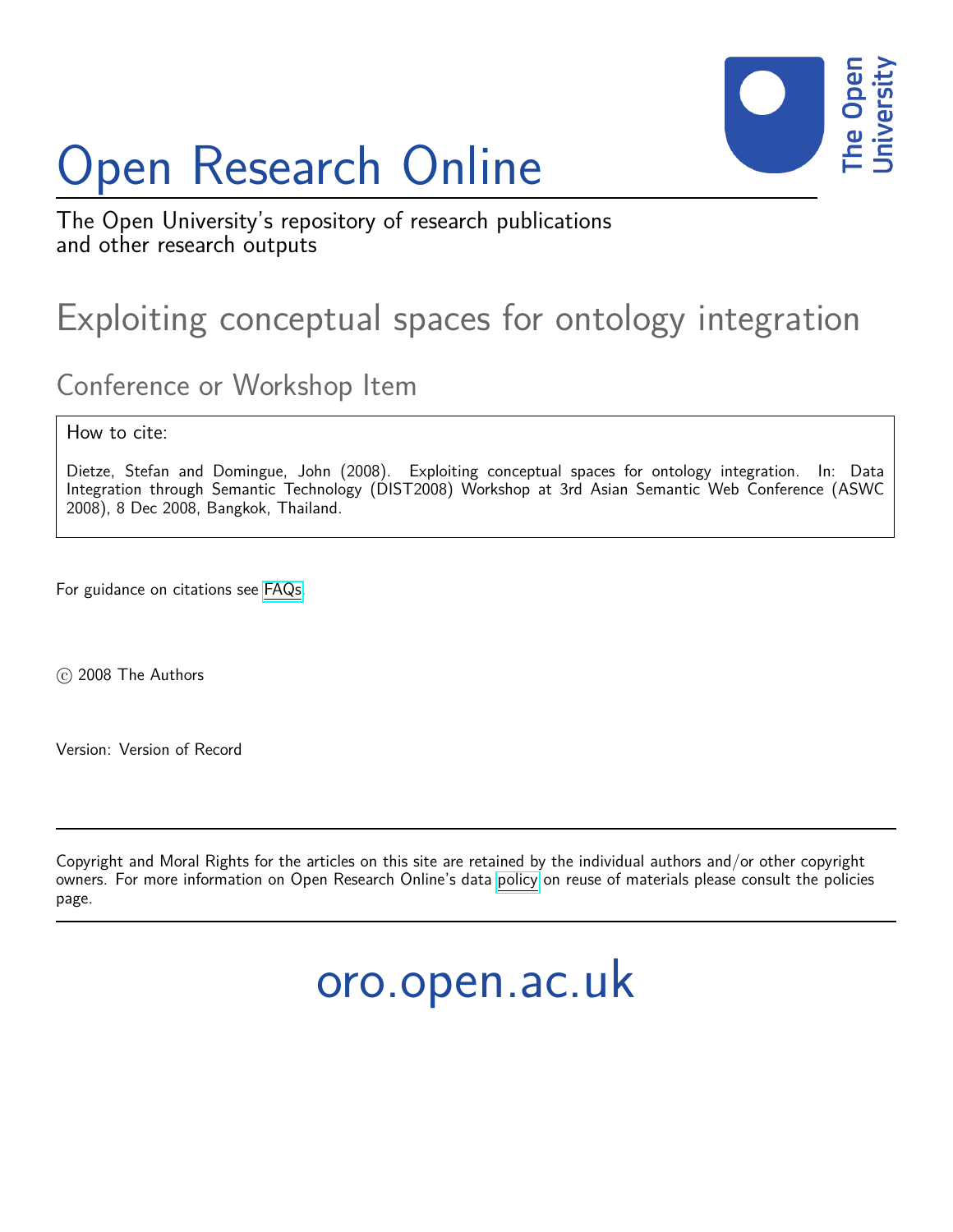#### **Exploiting Conceptual Spaces for Ontology Integration**

Stefan Dietze, John Domingue Knowledge Media Institute, The Open University, MK7 6AA, Milton Keynes, UK {s.dietze, j.b.domingue}@open.ac.uk

**Abstract.** The widespread use of ontologies raises the need to integrate distinct conceptualisations. Whereas the symbolic approach of established representation standards – based on first-order logic (FOL) and syllogistic reasoning – does not implicitly represent *semantic similarities*, *ontology mapping* addresses this problem by aiming at establishing formal relations between a set of knowledge entities which represent the same or a similar meaning in distinct ontologies. However, manually or semi-automatically identifying similarity relationships is costly. Hence, we argue, that representational facilities are required which enable to implicitly represent similarities. Whereas *Conceptual Spaces (CS)* address similarity computation through the representation of concepts as vector spaces, CS provide neither an implicit representational mechanism nor a means to represent arbitrary relations between concepts or instances. In order to overcome these issues, we propose a hybrid knowledge representation approach which extends FOL-based ontologies with a conceptual grounding through a set of CS-based representations. Consequently, semantic similarity between instances – represented as members in CS – is indicated by means of distance metrics. Hence, automatic similarity detection across distinct ontologies is supported in order to facilitate ontology integration.

**Keywords:** Semantic Web, Conceptual Spaces, Ontology, Interoperability.

#### **1 Introduction**

The widespread use of ontologies [17] together with the increasing availability of representations of overlapping domains of interest, raises the need to integrate distinct ontologies. This becomes particularly apparent when considering the exploitation of formally specified knowledge on the *Semantic Web (SW)* which by its distributed nature consists of heterogeneous representations. Following the symbolic representational approach based on first-order logic (FOL) and syllogistic reasoning  $[15]$  – as applied by established representation standards such as OWL<sup>1</sup> or RDF-S<sup>2</sup> – requires that heterogeneities across distinct formalisations are resolved through mappings [20][25]. With respect to [2][31], *ontology mapping* is defined as the process of establishing formal relations between knowledge entities which represent the same or a similar semantic meaning in distinct ontologies [8][9][35]. In that, the ontology mapping task strongly relies on identifying *similarities* [1] between entities across different ontologies, what appears to be a necessary requirement to support

1

<sup>1</sup> http://www.w3.org/OWL/

<sup>2</sup> http://www.w3.org/RDFS/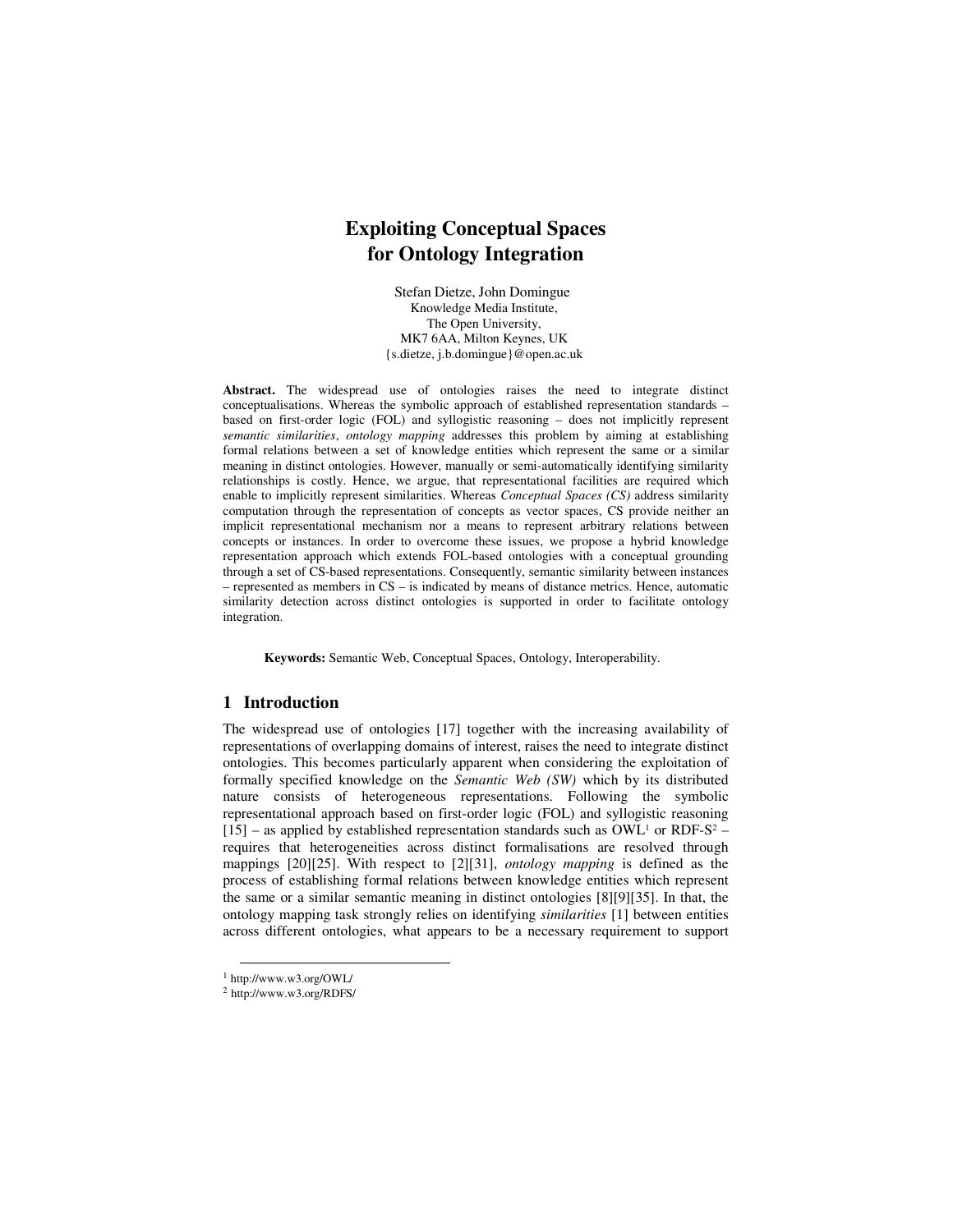interoperability between multiple heterogeneous ontologies. However, with respect to this goal, several issues have to be taken into account. The symbolic approach leads to ambiguity issues and does not entail meaningfulness, since meaning requires both the definition of a terminology in terms of a logical structure (using symbols) and grounding of symbols to a conceptual level [3][27]. Therefore, concept representations across distinct ontologies – even those representing the same realworld entities – hardly equal another, and hence, similarity is not an implicit notion carried within ontological representations. But manual or semi-automatic identification of similarity relationships – based on linguistic or structural similarities across ontologies [7][24][10][16] – is costly. Consequently, representational facilities which enable to implicitly describe similarities across ontologies are required to fully facilitate ontology interoperability.

*Conceptual Spaces (CS)* [14][15] follow a theory of describing entities at the conceptual level in terms of their natural characteristics to avoid the symbol grounding issue [3][27]. In that, CS consider the representation of concepts as vector spaces which are defined through a set of quality dimensions. Describing instances as vectors enables the automatic calculation of their semantic similarity by means of spatial distance metrics. However, several issues still have to be considered when applying CS. For instance, CS provide no means to represent arbitrary relations between concepts or instances, such as part-of relations. The fact that the particular scope of each dimension can not be restricted poses further issues when attempting to base entire knowledge models on CS.

In order to overcome the issues introduced above, we propose a two-fold knowledge representation approach which extends FOL-based ontologies with a conceptual grounding by refining individual symbolic concept representations as particular CS. The resulting set of CS is formally represented as part of the ontology itself. Consequently, semantic similarity between instances, represented as CS members, i.e. vectors, is indicated by means of distance metrics such as the Euclidean distance whereas additional knowledge represented within the ontology, e.g. through relations and axioms, is still maintained. In that, similarity becomes an implicit notion of the representation itself by overcoming the need for ontology mapping.

The remaining paper is organised as follows. The following Section 2 introduces current approaches to ontology integration and discusses CS as a possible solution. We propose our hybrid representation approach in Section 3 and discuss its application to ontology integration in Section 4. A prototypical implementation and evaluation of our approach is introduced in Section 5. Section 6 concludes the paper.

#### **2 Ontology Interoperability**

In order to illustrate our motivation, here, we define key terminology and introduce the ontology interoperability problem.

#### **2.1. A formal approach to Ontologies**

An ontology is described as the explicit, formal specification of a shared conceptualisation [17]. Such formal conceptualisations aim at representing a certain domain of interest by defining semantics through stating necessary and sufficient conditions for something to be an instance of a class. Individuals (instances) and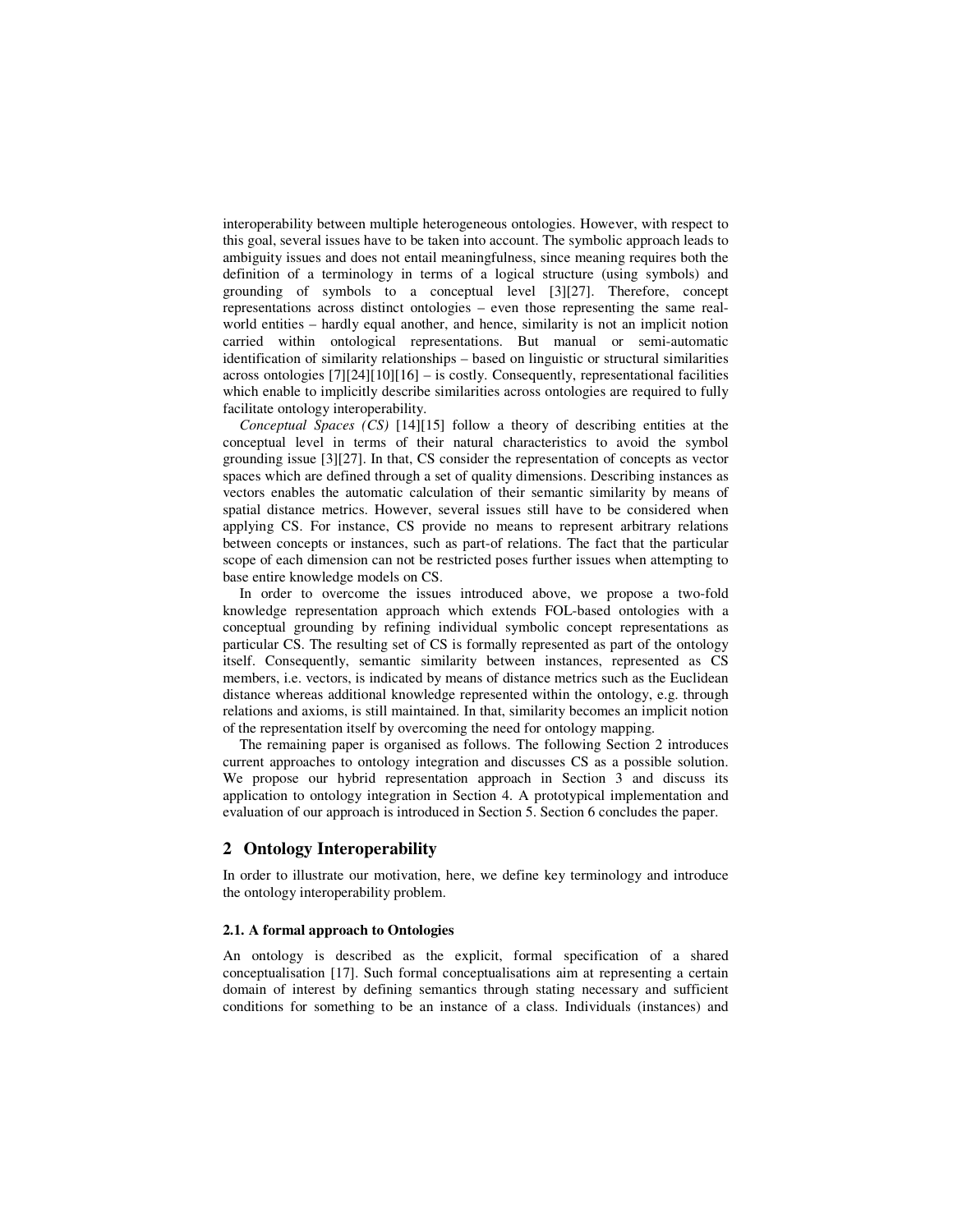classes (concepts) of formal ontologies are processed by syllogistic reasoning [15]. Following [8][9], we define a populated *ontology* as a tuple:

$$
O = \{(C, I, P, R, A)\}
$$

With *C* being a set of *n* concepts where each concept  $C_i$  is described through  $l(i)$ *concept properties pc*, i.e.:

$$
PC_i = \{(pc_{i1}, pc_{i2}, \ldots, pc_{l(i)}) \mid pc_{ix} \in C_i\}.
$$

*I* represents all *m instances* where each instance *Iij* represents a particular instance of a concept  $C_j$  and consists of  $l(i)$  *instantiated properties pi* instantiating the concept properties of  $C_j$ :

$$
PI_{ij} = \langle (pi_{ij1}, pi_{ij2},..., pi_{l(i)}) | pi_{ijx} \in I_{ij} \rangle.
$$

Hence, the properties  $P$  of an ontology  $O$  represent the union of all concept properties *PC* and instantiated properties *PI* of *O*:

$$
P = \{ (PC_1, PC_2, ..., PC_n) \cup (PI_1, PI_2, ..., PI_m) \}
$$

Given these definitions, we would like to point out, that properties here exclusively refer to so-called data type properties. Hence, opposed to [9], we define properties as being distinctive to relations *R*. The latter describe relations between concepts and instances. In addition, *A* represents a set of *axioms* which define constraints on the other introduced notions.

#### **2.2. Ontology Integration based on Ontology Mapping**

The widespread use of ontologies together with the increasing availability of distinct ontologies representing overlapping domains of interest, raises the need to resolve heterogeneities between distinct conceptualisations [20], i.e. to integrate different ontologies by partially mapping these. With respect to [2] and [31], we define *ontology mapping* as the creation of structure-preserving relations between multiple ontologies. I.e. the goal is, to establish formal relations between a set of knowledge entities  $E_I$  from an ontology  $O_I$  with entities  $E_2$  which represent the same or a similar semantic meaning in a distinct ontology  $O_2$  [8][9][35]. The term *set of entities* here refers to the union of all concepts *C*, instances *I*, relations *R* and axioms *A* defined in a particular ontology. In that, the ontology mapping task strongly relies on identifying *semantic similarities* [1] between entities across different ontologies. Hence, the identification of similarities is a necessary requirement to solve the mapping problem for multiple heterogeneous ontologies [29]. However, with respect to this goal, the following issues have to be taken into account.

- I1. *Symbolic representations lack grounding at the conceptual level*: the symbolic approach, i.e. describing symbols by using other symbols, without a grounding in the real world, of established SW representation standards, leads to ambiguity issues and does not entail meaningfulness, since meaning requires both the definition of a terminology in terms of a logical structure (using symbols) and grounding of symbols to a conceptual level [3][27].
- I2. *Lack of implicit similarity representation*: Due to *I1*, describing the complex notion of any specific concept in all its facets is a costly task and may never reach semantic completeness. While concept representations across distinct ontologies – even those representing the same real-world entities – hardly equal another,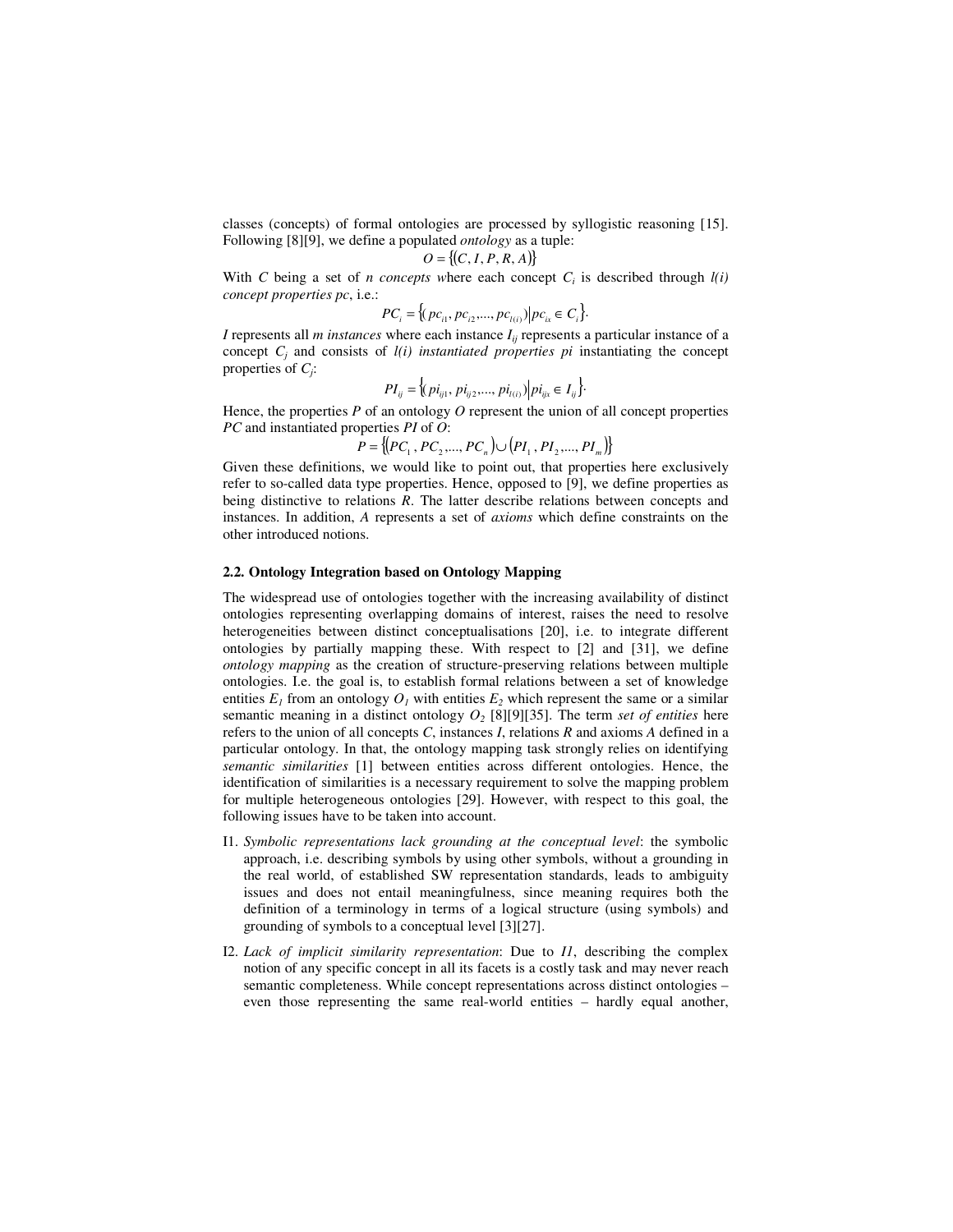semantic similarity is not an implicit notion within ontological representations. But manually or semi-automatically defining similarity relationships is costly. Moreover, such relationships are hard to maintain in the longer term.

In order to overcome these issues, recent research approaches address semi-automatic similarity detection across ontologies, mostly based on identifying linguistic commonalities and/or structural similarities between entities of distinct ontologies [28][2]. Work following a combination of such approaches in the field of ontology mapping is reported in [24][10][16][20]. The PROMPT suite [28] exploits the content of concept and instance labels together with structural information in order to support ontology merging. GLUE, proposed in [7], follows a similar approach to enable ontology mapping, but also incorporates machine learning techniques to enable similarity detection. The work proposed in [21] follows a pure linguistic approach to ontology mapping. Moreover, similar related work had been carried out to facilitate database schema matching [22][23]. However, it can be stated that the approaches reported above rely on the idea of (semi-)automating the similarity detection process which in all the above cases requires manual intervention and hence, is a costly and error-prone process. In that, we argue that representational facilities for implicit representation of similarities are required to overcome the need for explicit ontology mappings.

#### **2.3. Conceptual Spaces - A viable Alternative?**

*Conceptual Spaces (CS)*, introduced by Gärdenfors [14][15], follow a theory of describing entities at the conceptual level in terms of their natural characteristics similar to natural human cognition in order to avoid the symbol grounding issue. CS consider the representation of concepts as multidimensional geometrical spaces which are defined through a set of quality dimensions. Instances are supposed to be represented as vectors, i.e. particular points in a CS. For instance, a particular color may be defined as point described by vectors measuring the quality dimensions hue, saturation, and brightness. Describing instances as points within vector spaces where each vector follows a specific metric enables the automatic calculation of their semantic similarity by means of distance metrics such as the Euclidean, Taxicab or Manhattan distance [19] or the Minkowsky Metric [34]. Hence, in contrast to the costly formalisation of such knowledge through symbolic representations, semantic similarity is implicit information carried within a CS representation what is perceived the major contribution of the CS theory. However, although CS aim at solving SWrelated issues such as the symbol grounding problem, several issues still have to be taken into account:

- I3. Lack of representational facilities to base knowledge models on CS;
- I4. Lack of expressiveness to represent arbitrary relations;
- I5. Undefinable scope of particular dimensions;
- I6. Reliance on quantifiable measurements, even for qualitative characteristics.

CS do not provide any representational mechanism enabling the application of CS for knowledge representation (*I3*) in order to solve the aforementioned issues *I1* and *I2* (Section 2.2). Moreover, the CS theory does not provide any notion to represent any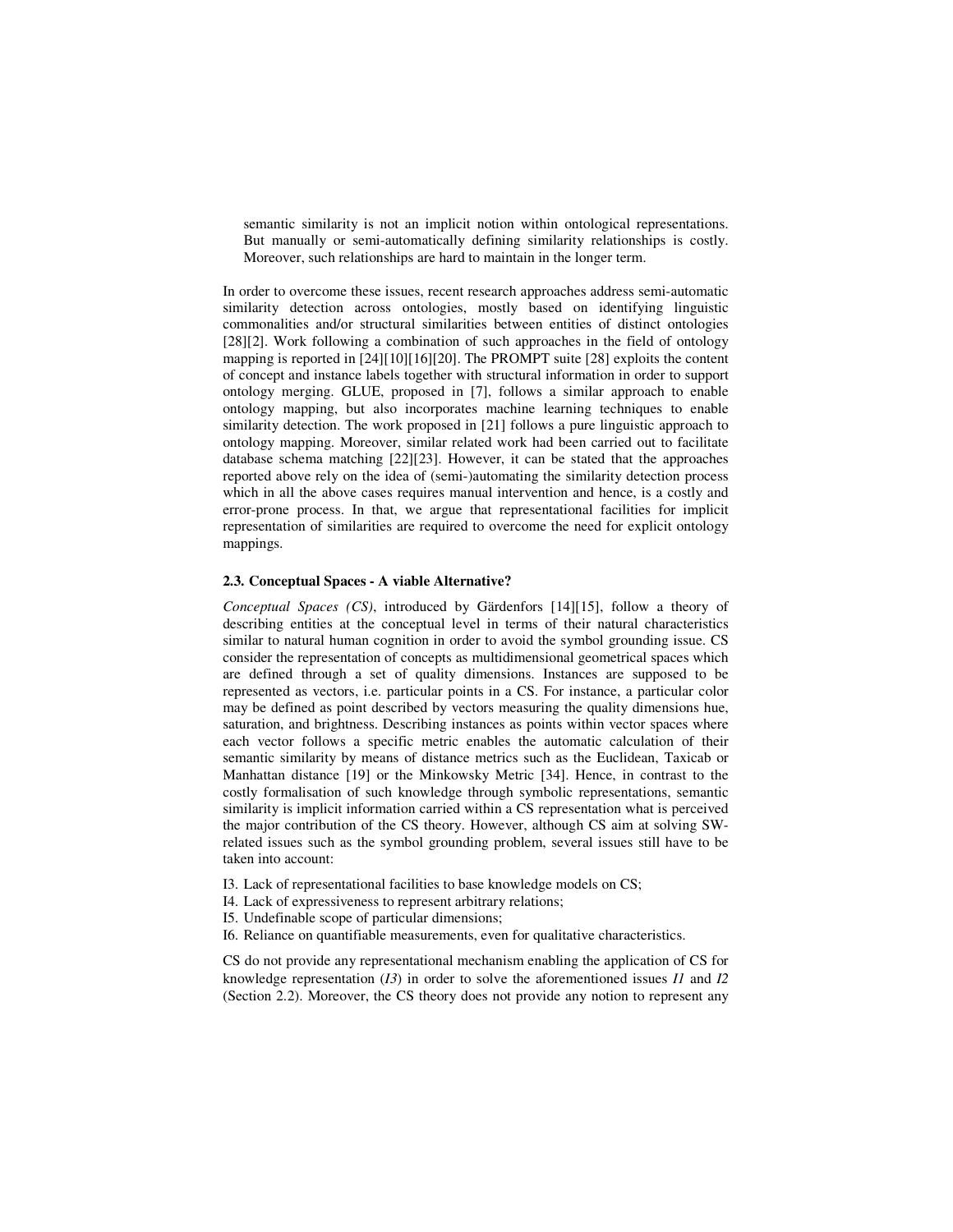arbitrary relations (*I4*) [33], such as *part-of* relations which usually are represented within FOL-based knowledge models. In this regard, it is even more obstructive that the scope of a dimension is not definable (*I5*), i.e. a dimension always applies to the entire CS [33]. Nevertheless, similarity computation as major contribution of CS particularly requires the description of concepts through quantifiable metrics (*I6*), even in cases of rather qualitative characteristics.

#### **3 Conceptual Groundings for Ontological Concepts**

With respect to issues *I1-I6* (Section 2), we claim that basing knowledge models on just one theory is not sufficient, and hence, a combination of both representation approaches appears to be better suited. Moreover, it can be argued, that representing an entire knowledge model through a coherent CS might not be feasible, particularly when attempting to maintain the meaningfulness of the spatial distance as a similarity measure. Hence, we claim that CS represent a particularly promising model when being applied to individual concepts instead of representing an entire ontology in a single CS.

#### **3.1. Conceptual Groundings for Ontological Concepts**

We propose a two-fold representational approach – combining FOL ontologies with corresponding representations based on CS – to enable similarity computation across ontologies. In that, we consider the representation of a set of *n* concepts *C* of an ontology *O* through a set of *n* Conceptual Spaces *CS*. Instances of concepts are represented as members in the respective CS. The following Figure 1 depicts this vision:



Fig. 1. Representing FOL-based concepts through Conceptual Spaces.

While still benefiting from implicit similarity information within a CS, our hybrid approach allows overcoming CS-related issues (Section 2.3) by maintaining the advantages of FOL-based knowledge representations. In order to be able to refine and represent ontological concepts within a CS, we formalised the CS model into an ontology, currently being represented through OCML [26]. Hence, a CS can simply be instantiated in order to represent a particular concept.

Referring to [15][32], we formalise a CS as a vector space defined through quality dimensions  $d_i$  of CS. Each dimension is associated with a certain metric scale, e.g.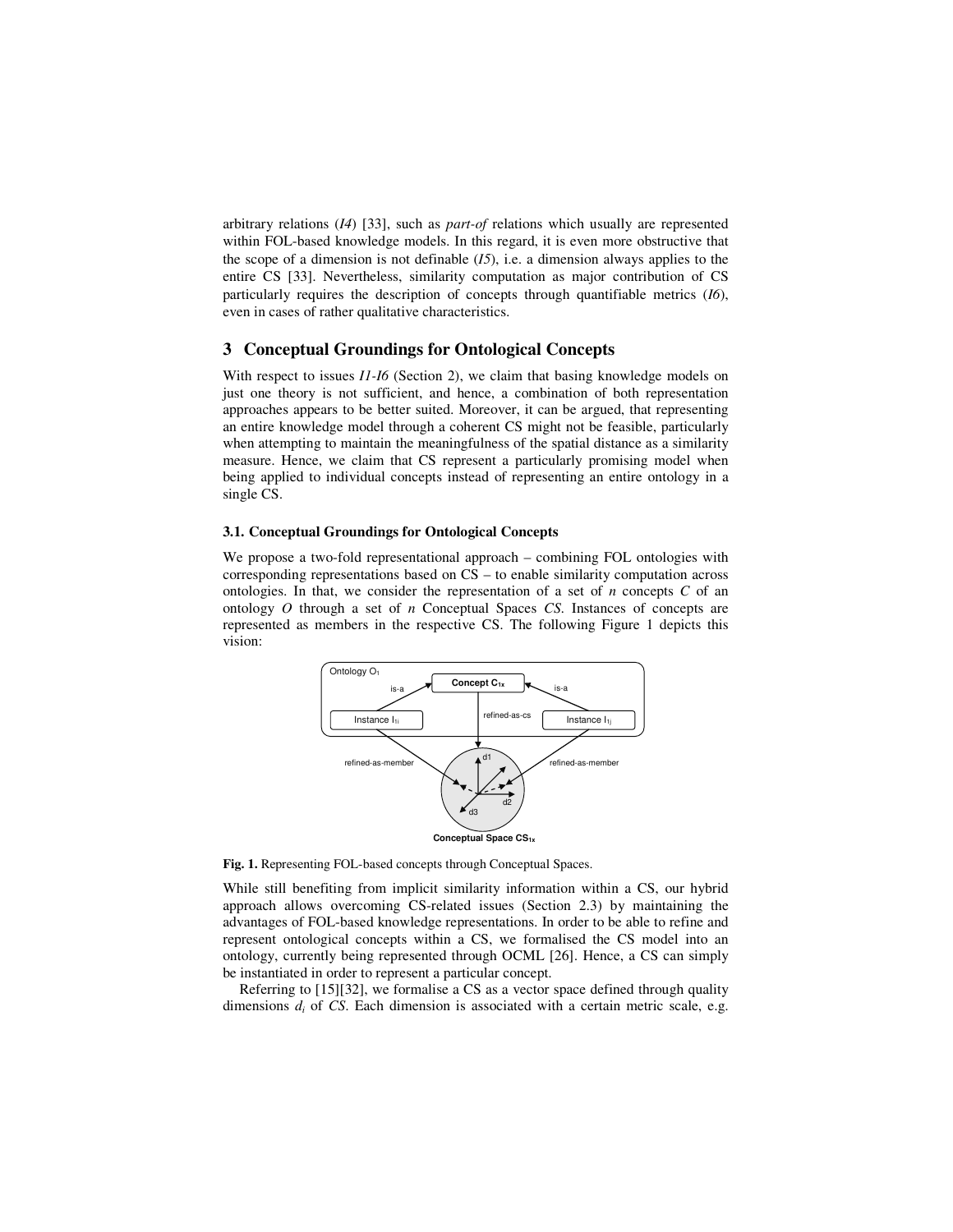ratio, interval or ordinal scale. To reflect the impact of a specific quality dimension on the entire CS, we consider a prominence value *p* for each dimension [15]. Therefore, a CS is defined by

$$
CS^{n} = \{(p_{1}d_{1}, p_{2}d_{2}, ..., p_{n}d_{n}) | d_{i} \in CS, p_{i} \in P\}
$$

where  $P$  is the set of real numbers. However, the usage context, purpose and domain of a particular CS strongly influence the ranking of its quality dimensions. This clearly supports our position of describing distinct CS explicitly for individual concepts. Please note that we do not distinguish between dimensions and domains [15] but enable dimensions to be detailed further in terms of subspaces. Hence, a dimension within one space may be defined through another CS by using further dimensions [32]. In this way, a CS may be composed of several subspaces and consequently, the description granularity can be refined gradually. Dimensions may be correlated. For instance, when describing an apple the quality dimension describing its sugar content may be correlated with the taste dimension. Information about correlation is expressed through axioms related to a specific quality dimension instance.

A particular member  $M$  – representing a particular instance – in the CS is described through valued dimension vectors *v<sup>i</sup>* :

$$
M^{n} = \{ (v_1, v_2, ..., v_n) | v_i \in M \}
$$

With respect to [32], we define the semantic similarity between two members of a space as a function of the Euclidean distance between the points representing each of the members. Hence, with respect to [32], given a CS definition *CS* and two members *V* and *U*, defined by vectors  $v_0$ ,  $v_1$ , …,  $v_n$  and  $u_1$ ,  $u_2$ , …,  $u_n$  within *CS*, the distance between *V* and *U* can be calculated as:

$$
dist(u, v) = \sqrt{\sum_{i=1}^{n} p_i \left( \left( \frac{u_i - \overline{u}}{s_u} \right) - \left( \frac{v_i - \overline{v}}{s_v} \right) \right)^2}
$$

where  $u$  is the mean of a dataset  $U$  and  $s_u$  is the standard deviation from  $U$ . The formula above already considers the so-called Z-transformation or standardization [4] which facilitates the standardization of distinct measurement scales utilised by different quality dimensions in order to enable the calculation of distances in a multidimensional and multi-metric space.

#### **3.2. Representing Ontological Concepts through Conceptual Spaces**

The derivation of an appropriate space  $CS_i$  to represent a particular concept  $C_i$  of a given ontology  $O$  is understood a non-trivial task which aims at the creation of a  $CS$ instance which most appropriately represents the real-world entity represented by *C<sup>i</sup>* . We particularly foresee a transformation procedure consisting of the following steps:

- S1. Representing concept properties  $pc_{ij}$  of  $C_i$  as dimensions  $d_{ij}$  of  $CS_i$ .
- S2. Assignment of metrics to each quality dimension *dij*.
- S3. Assignment of prominence values  $p_{ij}$  to each quality dimension  $d_{ij}$ .
- S4. Representing instances  $I_{ik}$  of  $C_i$  as members in  $CS_i$ .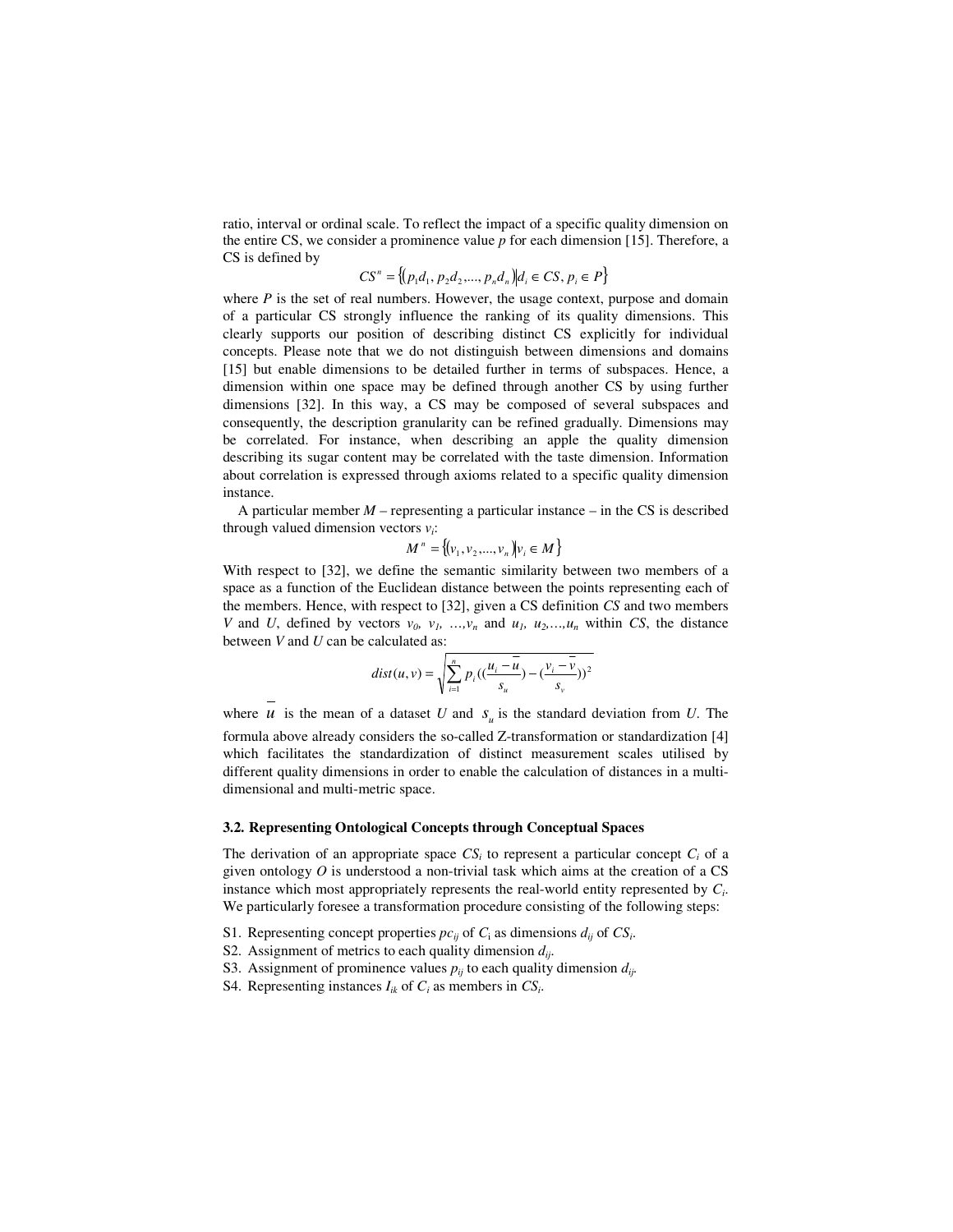Given the formal ontological representation of the CS model (Section 3.1), we are able to simply instantiate a specific CS by applying a transformation function

$$
trans: C_i \Rightarrow CS_i
$$

which is aimed at instantiating all elements of a CS, such as dimensions and prominence values  $(SI - S3)$ . *S1* aims at representing each concept property  $pc_{ij}$  of  $C_i$ as a particular dimension instance  $d_{ij}$  together with a corresponding prominence  $p_{ij}$  of a resulting space *CS<sup>i</sup>* :

$$
ns: \{ (pc_{i1}, pc_{i2}, ..., pc_{in}) | pc_{ij} \in PC_i \} \Rightarrow \{ (p_{i1}d_{i1}, p_{i2}d_{i2}, ..., p_{in}d_{in}) | d_{ij} \in CS_i, p_{ij} \in P \}
$$

Please note that we particularly distinguish between data type properties and relations. While the latter represent relations between concepts, these are not represented as dimensions since such dimensions would refer to a range of concepts (instances) instead of quantified metrics, as required by *S2*. Therefore, in the case of relations, we propose to maintain the relationships represented within the original ontology *O* without representing these within the resulting  $CS_i$ . In that, the complexity of  $CS_i$  is reduced to enable the maintainability of the spatial distance as appropriate similarity measure. The assignment of metric scales to dimensions (*S2*) which naturally are described using quantitative measurements, such as size or weight, is rather straightforward. In such cases, interval scale or ratio scale, could be used, whereas otherwise, a nominal scale might be required. *S3* is aimed at assigning a prominence value  $p_{ij}$  – chosen from a predefined value range – to each dimension  $d_{ij}$ . Since the assignment of prominences to quality dimensions is of major importance for the expressiveness of the similarity measure within a CS, most probably this step requires incremental ex-post re-adjustments until a sufficient definition of a CS is achieved.

With respect to *S4*, one has to represent all instances  $I_{ki}$  of a concept  $C_i$  as member instances in the created space *CS<sup>i</sup>* :

$$
trans: I_{ik} \Rightarrow M_{ik}
$$

This is achieved by transforming all instantiated properties  $pi_{ikl}$  of  $I_{ik}$  as valued vectors in  $CS_i$ .

trans: 
$$
\{(pi_{ik1}, \pi_{ik2}, \ldots, \pi_{ikn}) | \pi_{ik} \in PI_{ik}\} \Rightarrow \{(v_{ik1}, v_{ik2}, \ldots, v_{ikn}) | v_{ik} \in M_{ik}\}
$$

Hence, given a particular CS, representing instances as members becomes just a matter of assigning specific measurements to the dimensions of the CS. In order to represent all concepts  $C_i$  of a given ontology  $O$ , the transformation function consisting of the steps *S1-S4* has to be repeated iteratively for all *C*<sup>i</sup> which are element of *O.* The accomplishment of the proposed procedure results in a set of CS instances which each refine a particular concept together with a set of member instances which each refine a particular instance. Please note that applying the procedure proposed here requires additional effort which needs to be further investigated within future work.

#### **4 Enabling Ontology Interoperability**

 $tra<sup>i</sup>$ 

In order to illustrate the actual contribution of our hybrid representation method with respect to ontology integration and interoperability, we define a simplified scenario. Please note, the following simplifications are not requirements for the utilisation of our approach in general but just aim at describing an environment to formalise and compare our contribution.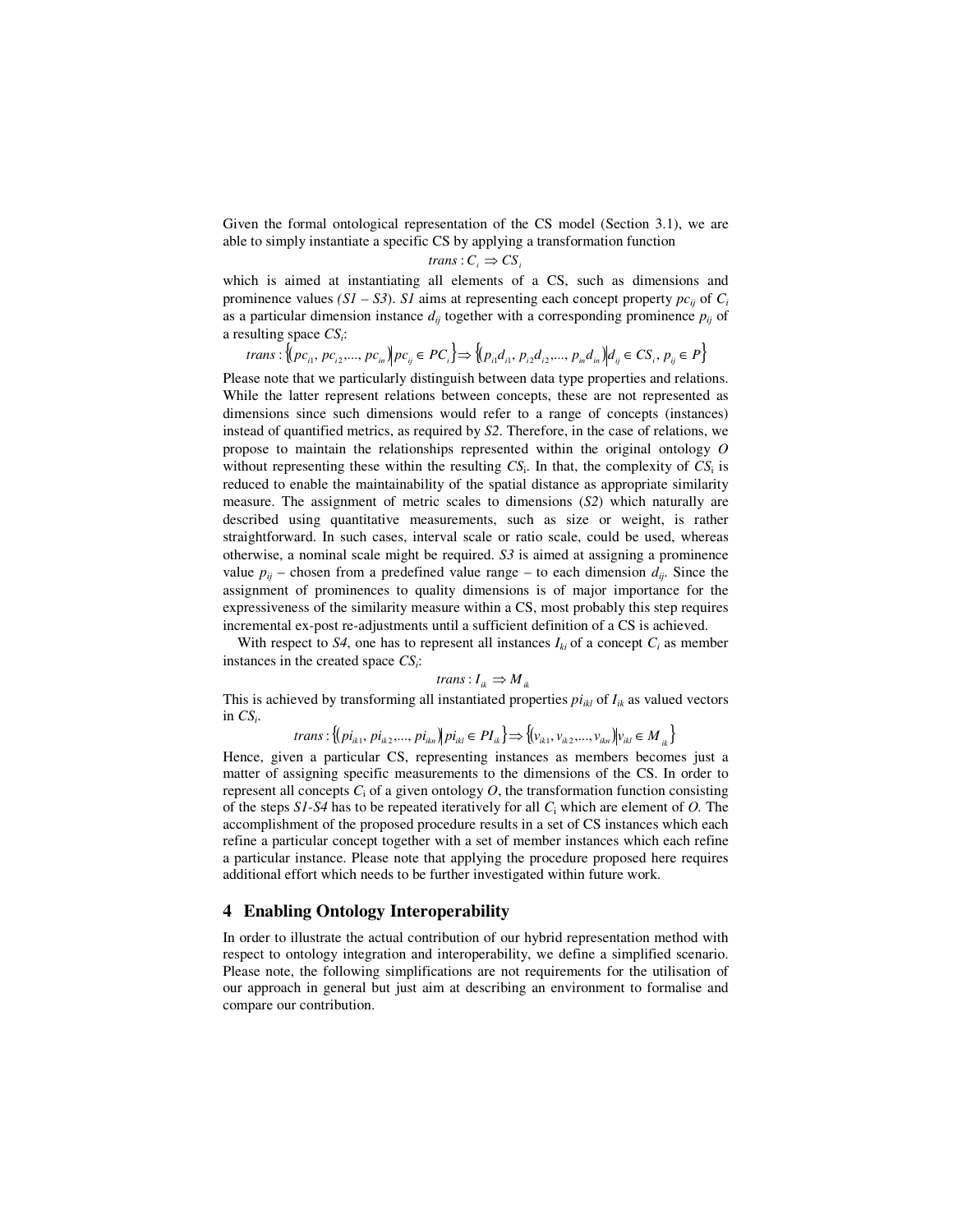- i. Two ontologies  $O<sub>1</sub>$  and  $O<sub>2</sub>$  represent the same domain of interest.
- ii. Each concept of  $O<sub>l</sub>$  can be mapped, i.e. is similar, to one of the concepts of  $O<sub>2</sub>$  and vice versa.
- iii. Each instance of  $O<sub>1</sub>$  can be mapped to one of the instances of  $O<sub>2</sub>$  and vice versa.
- iv. All relations  $R$  and axioms  $A$  constraining concepts of  $O<sub>I</sub>$  apply to the similar concepts  $C_2$  of  $O_2$  and vice versa.
- v. Spatial distance in a CS is perceived to be a valid similarity measure.

With respect to *i-v* and [8], we define the ontology integration problem as a problem of (a) identifying the most similar concept  $C_{2j}$  for a given concept  $C_{1i}$  and (b) identifying the most similar instance  $I_{2j}$  for a given instance  $I_{1i}$ . Please note, that ontologies in many cases are not completely heterogeneous. While, on the one hand, the increasing use of upper-level ontologies such as DOLCE [13], SUMO [30] or OpenCyc<sup>3</sup> supports a certain degree of commonality between distinct ontologies, on the other hand, ontologies are often used in rather closed environments, for instance, virtual organisations, where a common agreement to a certain extent is ensured. Therefore, we distinguish between three cases with respect to the extent of common agreement required from the involved parties.

#### **4.1. Case 1 – Shared Ontology at the Concept Level**

This case considers two parties ("agents" in Figure 2), which share an ontology at the conceptual level, but not at the instance level.



**Fig. 2.** Two parties sharing a common ontology at the concept level.

This occurs, for instance, in cases where two parties subscribe to a common schema, e.g. database or ontology schema, to represent institutional knowledge, which is then instantiated independently. As described above, we assume this to be a common case. Whereas no mappings at the concept level need to be defined in this case, similaritydetection at the instance level is obsolete, since it is indicated by means of Euclidean distances within the respective CS (Section 3). Hence, even though the ontological commitment of both parties just applies to the concept-level, similarity at the instance level becomes an implicit notion when following the proposed representation

<u>.</u>

<sup>3</sup> http://www.opencyc.org/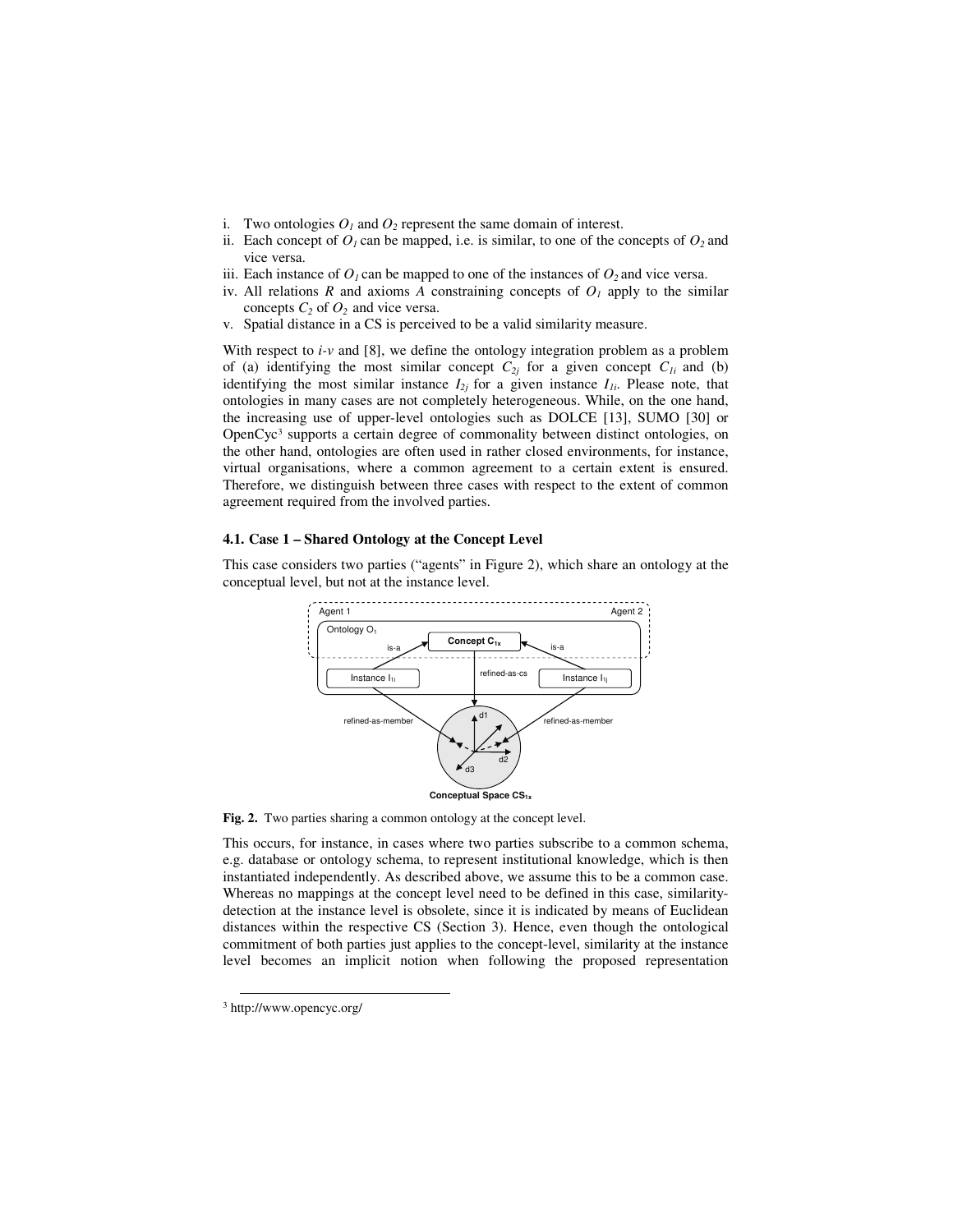approach. In contrast, without our representational model, all instances  $I_{1ki}$  of a concept  $C_{lk}$  in  $O_l$  would have to be compared with all instances  $I_{2li}$  of a similar concept  $C_{2l}$  in  $O_2$ . Generally speaking, assuming *n* being the number of similar concepts  $C_i$  in  $O_j$  and  $O_2$ , where each concept has  $m_j$  instances  $I_k$ , leads to the following number *x* of required similarity comparisons:

$$
x(I(O_1), I(O_2)) = \sum_{j=1}^{n} (m_j)^2
$$

Even though such similarity comparisons could be semi-automated, we assume that manual involvement is required in any case.

#### **4.2. Case 2 – Distinct Ontologies, shared Conceptual Spaces**

The case of distinct ontologies which still subscribe to a common set of CS (Figure 3) is likely, in cases where two parties created distinct ontologies  $O<sub>1</sub>$  and  $O<sub>2</sub>$  and decide ex-post to represent concepts following the procedure described in Section 3.2 in order to take advantage of implicit similarity computation.



**Fig. 3.** Two parties with distinct ontologies sharing equivalent sets of Conceptual Spaces.

Given such a scenario, concept similarity is implicitly defined through concept refinement in the equivalent CS, i.e. two concepts agreeing on the same CS representation necessarily are similar, if not equivalent. Instance similarity is computable by means of the spatial distance. In case a CS-based representation as shown in Figure 3 is not provided already, beforehand the ontological concepts have to be mapped in order to be able to agree on a common CS for each concept. Hence, creating the requirements for this case from a set of distinct ontologies, would require  $n^2$  similarity comparisons, with *n* being the number of concepts within each  $O_I$  and *O2* . In contrast, following traditional ontology mapping approaches would require additional comparisons to map instances (Section 4.1), in order to fully enable mapping between both ontologies:

$$
x(I(O_1), I(O_2)) = n^2 + \sum_{j=1}^{n} (m_j)^2
$$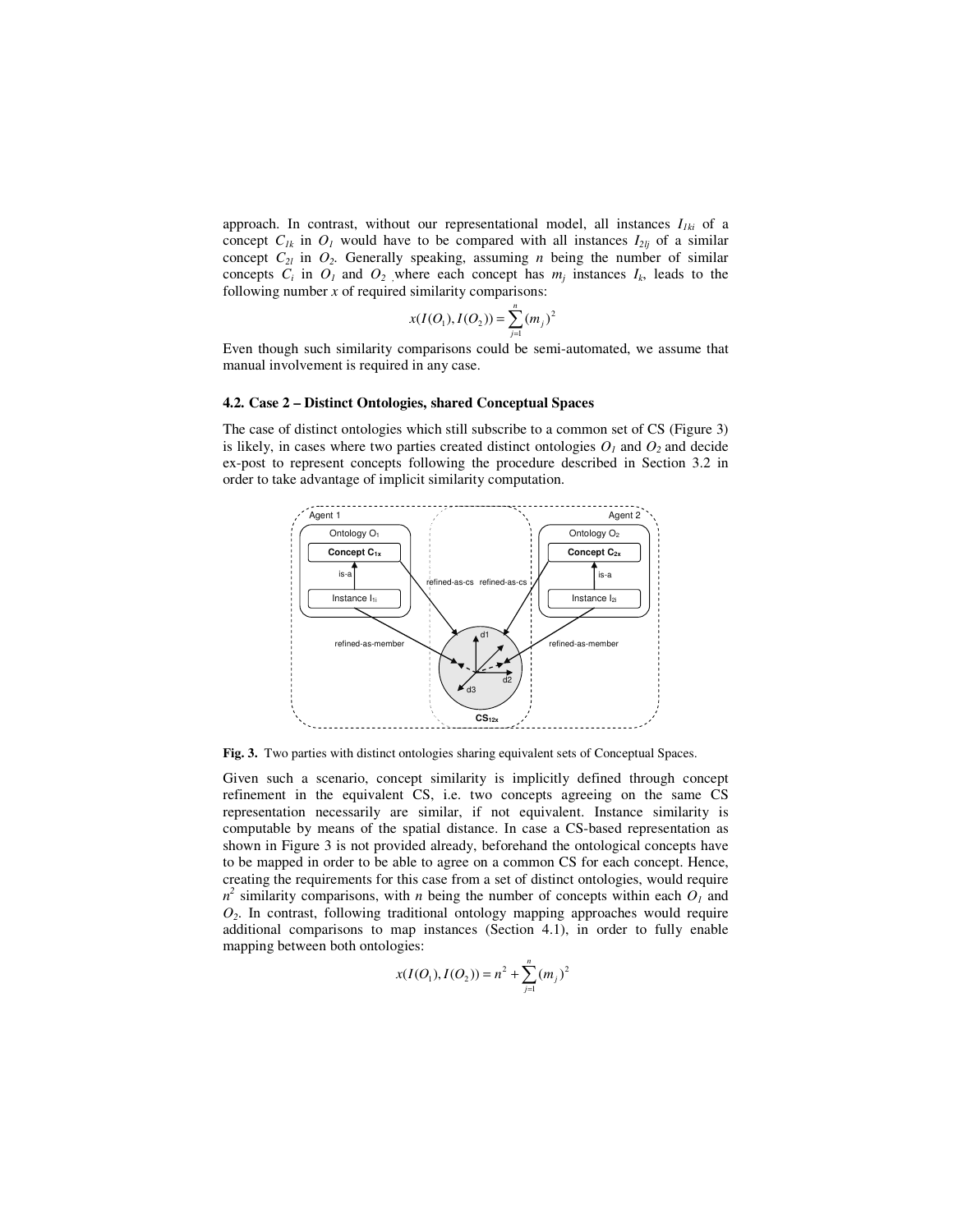#### **4.3. Case 3 – Distinct Ontologies, (partially) heterogeneous Conceptual Spaces**

Case 3 introduces another degree of heterogeneity by assuming distinct ontologies together with partially overlapping (Figure 4.i) or even completely heterogeneous CS (Figure 4.ii). Such a case is particularly likely either where two agents independently create ontologies and corresponding CS representations or in cases where two initially equivalent sets of CS evolve through time, and consequently, develop heterogeneities.



**Fig. 4.** Two parties with distinct ontologies sharing (i) partially overlapping and (ii) completely distinct Conceptual Spaces.

In the cases shown in Figure 4, certain restrictions regarding the CS-based similaritydetection between instances would apply. First, traditional ontology mapping methods (Section 2.2), could be applied in order to identify similar dimensions between heterogeneous spaces to increase the amount of overlapping dimensions. Subsequently, similarities, i.e. distances, could be computed between members in two partially overlapping CS by just considering the overlapping dimensions. Let us assume a member *U* in  $CS<sub>I</sub>$  with *n* dimensions  $d<sub>n</sub>$  and a member *V* in a partially overlapping *CS<sup>2</sup>* with *m* dimensions *dm*. The assumption that both CS partially overlap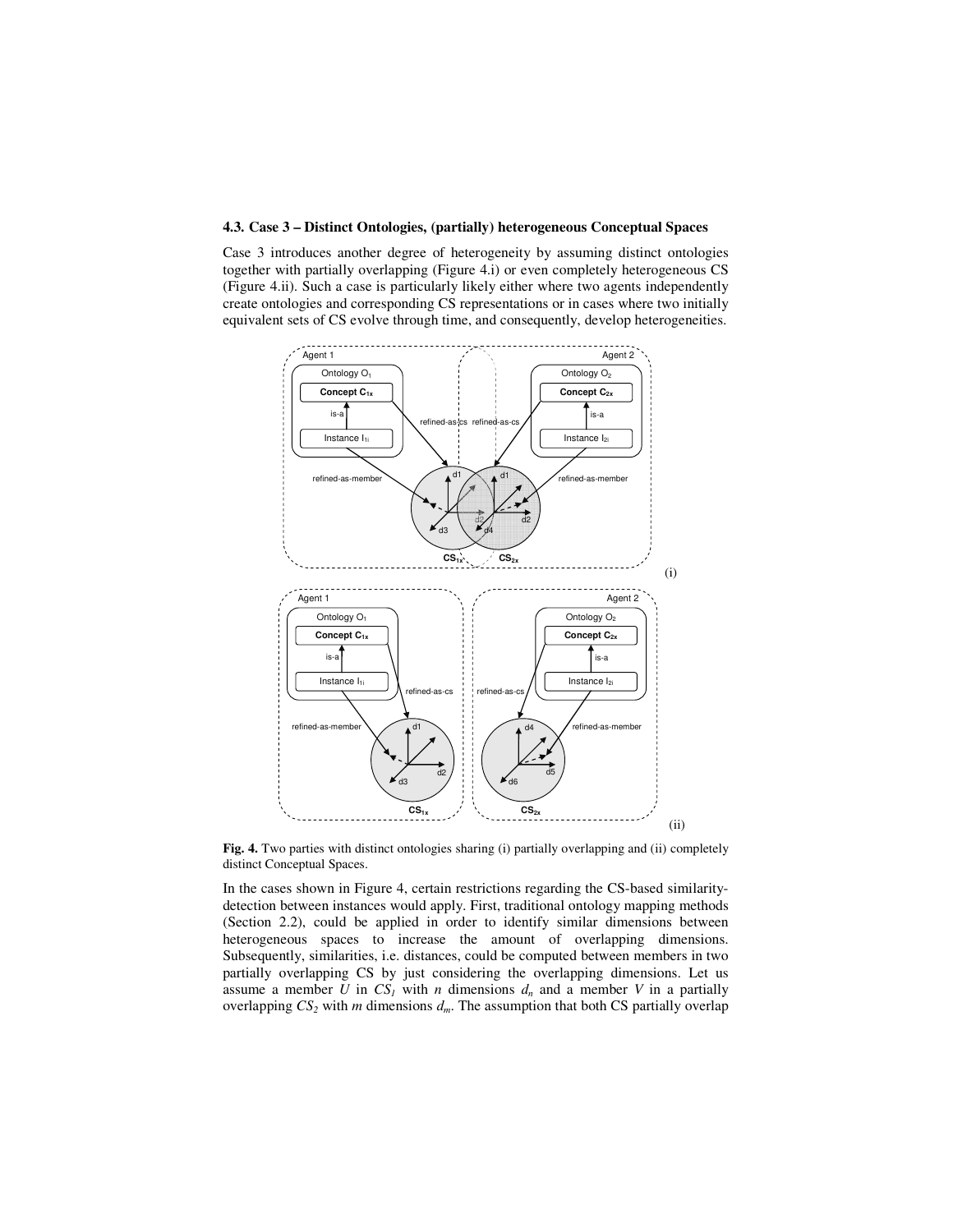implies the existence of a set of *l* dimensions in  $CS_3$  with  $CS_3 \subset CS_1$  and  $CS_3 \subset CS_2$ . Hence, by disregarding the non-overlapping dimensions, similarity could still be computed utilizing the overlapping dimensions as follows:

$$
d(u, v) = \sqrt{\sum_{i=1}^{l} p_i \left( \left( \frac{u_i - \overline{u}}{s_u} \right) - \left( \frac{v_i - \overline{v}}{s_v} \right) \right)^2}
$$

In contrast, following traditional approaches to ontology mapping between two completely independent ontologies would require the same amount of similaritycomparisons as proposed in Section 4.2.

#### **5 Evaluation**

To evaluate the applicability of our approach, initial proof-of-concept prototype applications were provided [5][6] which apply the hybrid representational approach proposed in this paper to enable similarity-based matchmaking between distinct representations of Semantic Web Service (SWS) [12] capabilities. There, an environment as described in Section 4.2 (case 2) was established by enabling a SWS provider (agent 1) to refine symbolic SWS capability descriptions through CS. In that, by following the approach proposed here, concept instances as part of SWS capability descriptions had been individually represented within CS-based representations. On the other hand, heterogeneous user data (agent 2) is dynamically represented as members in the same CS. Instead of (semi-automatically) mapping distinct ontologies utilized by both agents, similarities are computed as proposed in Section 3 by automatically calculating Euclidean distances between a set of CS members. Due to space restrictions here, we would like to refer the reader to [5] and [6] for further details.

In order to further evaluate the contribution of our approach, in the following, we provide an attempt to compare the required number of similarity computations, following our approach on the one hand, and following traditional FOL-based ontological representations on the other. However, please note that the authors are aware that providing representations following our two-fold approach requires additional effort to provide the representations enabling to benefit from the contributions discussed here. In the following, we distinguish between cases 1-3 (Section 4) and define a set of additional simplifications which further detail a concrete ontology interoperability scenario:

- vi. Ontologies  $O_I$  and  $O_2$  each consist of *n* concepts  $C_j$  ( $C_k$ ) with  $m_j$  instances  $I_j$  ( $I_k$ ) each.
- vii. Distinct degrees of heterogeneity between  $O<sub>1</sub>$  and  $O<sub>2</sub>$  are considered with respect to the case differentiation proposed in Section 4.

Following *i-vii* and with respect to the elaborations in Section 4 we assume efforts for similarity-detection as follows (summarised in Table 1). As described in Sections 4.1 and 4.2, following our hybrid representational approach (b in Table 1) would require an additional representational effort (Section 3.2) but no additional alignment tasks, respectively similarity comparisons in cases 1 and 2. In contrast, following the current symbolic approach (a) requires to semi-automatically identify instance similarities (case 1) and to additionally detect concept similarities in case 2. The same applies to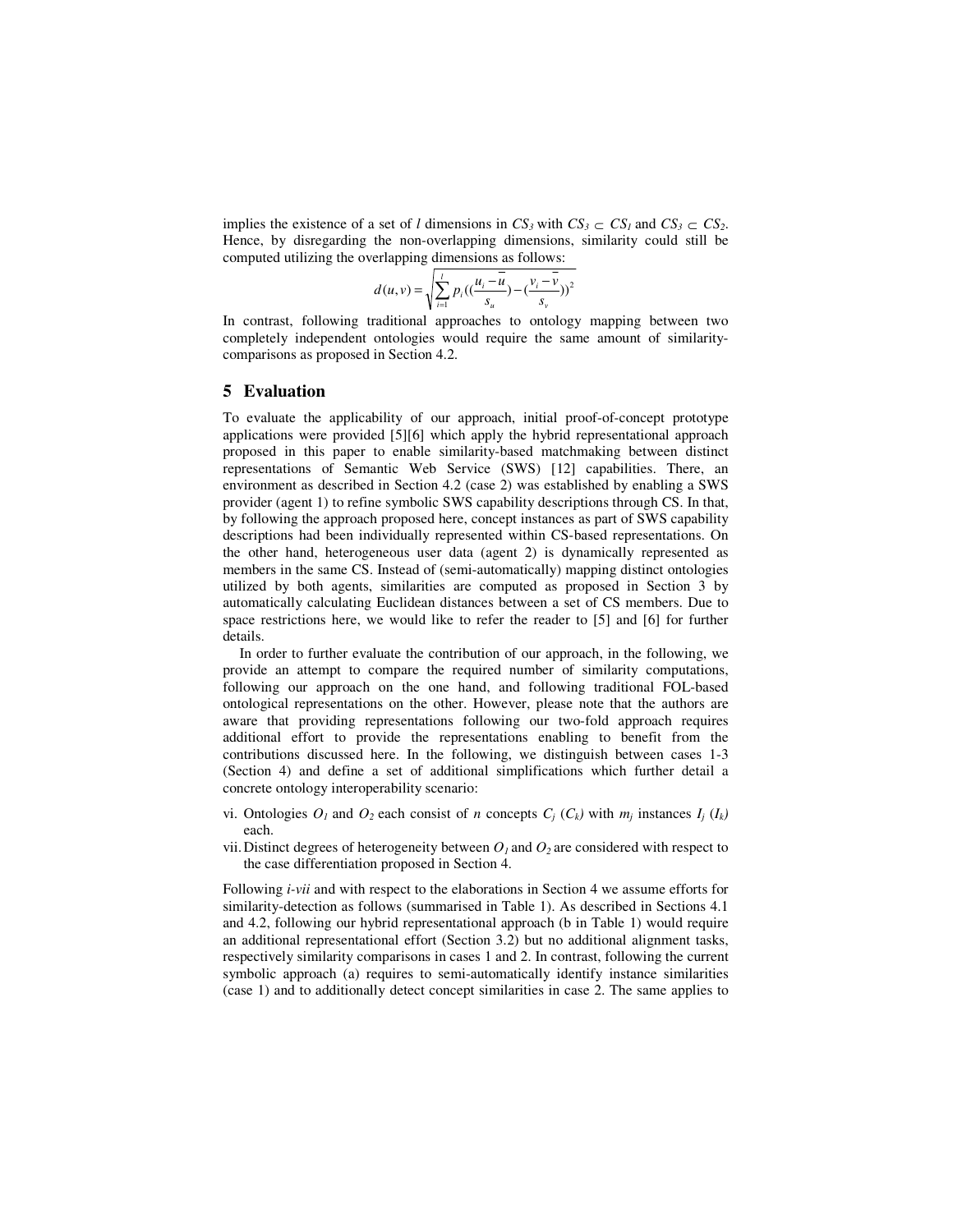case 3 when following approach (a). With respect to approach (b), congruent CS have to be provided in case 3. Even though similarities can be computed partially (Section 4.3), we consider the worst case scenario for both cases, i.e. the need to manually align distinct spaces. Hence, we take into account the formal alignment of both ontologies at the concept level leading to  $n^2$  necessary similarity comparisons.

**Table. 1.** Formalisation of required similarity comparisons to align heterogeneous ontologies.

|                                          | Case 1           | Case 2 | Case 3                                                |
|------------------------------------------|------------------|--------|-------------------------------------------------------|
| (a) First-order logic<br>representation: | $(m_i)$<br>$i=1$ | $i=1$  | $n^2 + \sum (m_i)^2 \mid n^2 + \sum (m_i)^2$<br>$i=1$ |
| (b) Two-fold<br>representation:          |                  | ٠      | $\boldsymbol{n}$<br>(or effort to align CS)           |

For instance, assuming the likely case 3, we can apply the formalisations (Table 1) and assume 2 ontologies  $O<sub>l</sub>$  and  $O<sub>2</sub>$  each consisting of *n* concepts  $C<sub>j</sub>$  and  $C<sub>k</sub>$  with  $m<sub>j</sub>$ instances  $I_{jl}$  of each concept, to calculate the number of required similarity comparisons under the assumptions *i-vii*. Figure 5 depicts the expected number of similarity comparisons for the traditional approach (a) in case 3. Since in the case of our proposed solution (b) instance similarity is an implicit notion, the first row  $(m_i=0)$ of the table also indicates the respective number of similarity comparisons following approach (b).



**Fig. 5.** Required similarity comparisons to map between two ontologies  $O<sub>I</sub>$  and  $O<sub>2</sub>$  in case 3 dependent on number of concepts *n* and number of instances *m<sup>j</sup>* .

As shown in Figure 5, solution (b) significantly reduces the amount of required similarity comparisons, which increase with a growing number of instances  $m_j$  when following solution (a). Even though an additional effort is required to apply our representational model (Section 3.2) this reduction is perceived to be the major contribution of solution (b). Whereas the majority of assumptions *i-vii* just aims at describing a formal and comparable environment one might particularly doubt the validity of *v*. However, within previous work [5][6], the authors already proved the appropriateness of distance metrics in a CS as similarity measure.

Consequently, adopting our approach enabled similarity detection across heterogeneous ontologies instead of manually aligning individual instances. It is apparent that an initial effort has to be made to represent heterogeneous concepts in common CS and to represent instances as corresponding vectors. However, once these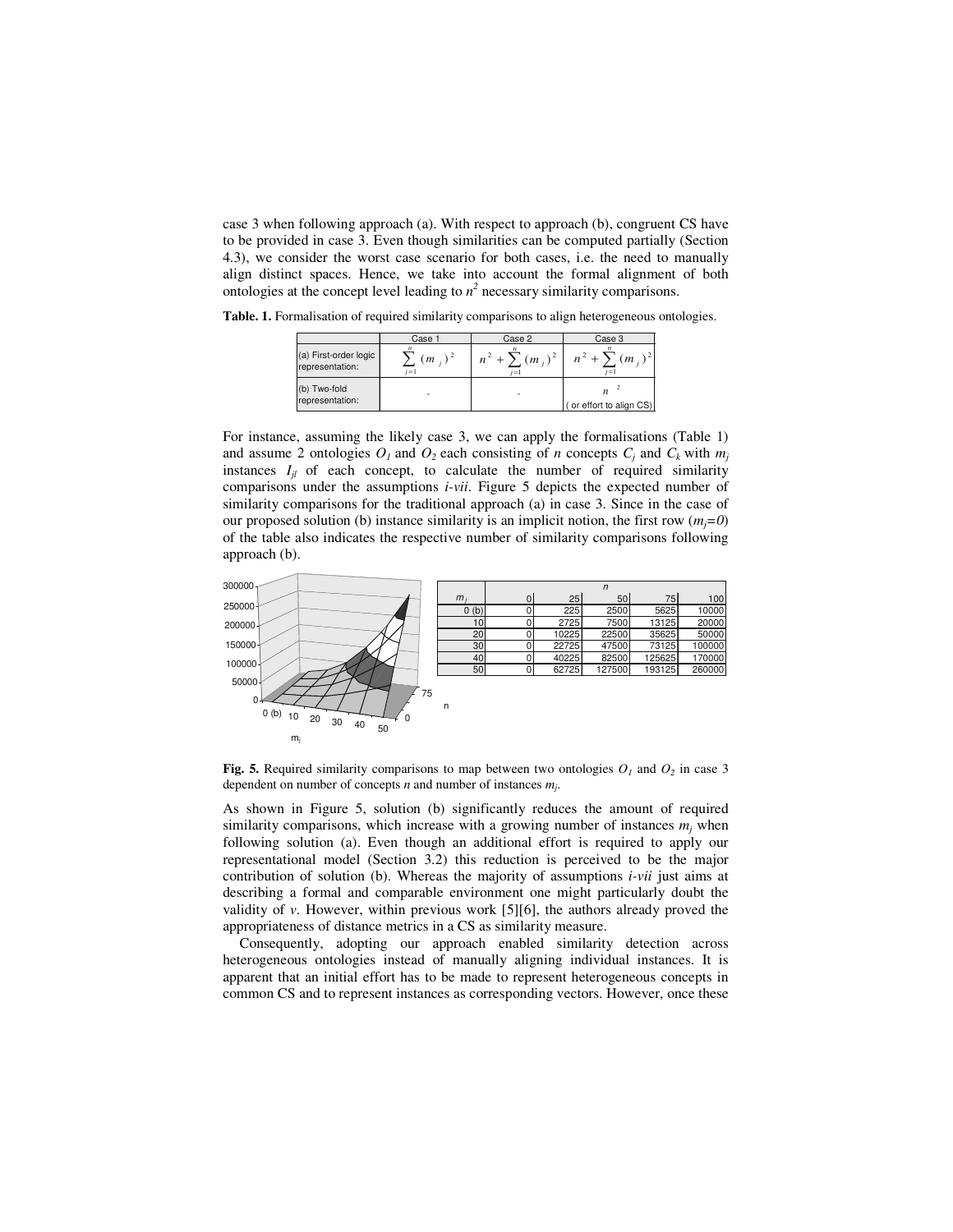representations are available, similarity becomes an implicit notion and does not require manual or (semi-)automatic alignments.

#### **6 Conclusions**

In order to facilitate ontology integration we proposed a hybrid representation approach based on a combination of FOL-based ontologies and multiple concept representations in individual CS. Representing concepts following the CS theory enables representation of instances as vectors in a respective CS and consequently, the automatic computation of similarities by means of spatial distances between distinct vectors. The CS-based representation is supported through a dedicated CS formalisation, i.e. a CS ontology which enables the instantiation of a corresponding CS (member) for each individual concept (instance) as described in Section 3. Following our two-fold representational approach supports implicit representation of similarities between instances across heterogeneous ontologies, and consequently, provides a means to facilitate ontology interoperability. Moreover, by maintaining the knowledge represented within FOL-based ontologies but additionally applying the CS approach to individual concepts of each ontology, our approach overcomes the individual issues posed by each of the two approaches (Sections 2 and 2.3). For instance, it allows representing arbitrary relationships between distinct concepts and instances, and consequently, between distinct CS while still taking advantage of the implicit similarity information inherent in a CS representation. In order to facilitate our approach, we furthermore proposed a formal method on how to derive CS representations for individual concepts (Section 3). Within proof-of-concept prototype applications [5][6], an OCML [26] representation of the proposed hybrid representational model was utilized to validate the applicability of the approach.

As shown in Section 5 and in previous applications of this approach, applying our proposed representational approach significantly reduces the effort required to align distinct heterogeneous ontologies and the extent to which two distinct parties have to share their conceptualisations. Whereas traditional ontology mapping methodologies rely on mechanisms to semi-automatically detect similarities at the concept and the instance level, our approach just requires a common agreement at the concept level since similarity information at the instance level is implicitly defined.

However, the authors are aware that our approach requires a considerable amount of additional effort to establish CS-based representations. Future work has to investigate this effort in order to further evaluate the potential contribution of our approach proposed here. Moreover, while overcoming issues  $II - I6$  (Sections 2 and 2.3), further issues related with CS-based knowledge representation still remain. For instance, whereas defining instances, i.e. vectors, within a given CS appears to be a straightforward process of assigning specific quantitative values to quality dimensions, the definition of the CS itself is not trivial at all and dependent on individual perspectives and subjective appraisals. Whereas semantics of instances are grounded to metrics within a CS, the quality dimensions themselves are subject to ones interpretation what might lead to ambiguity issues. With regard to this, CS do not fully solve the symbol grounding issue but to shift it from the process of describing instances to the definition of a CS. Furthermore, whereas the size and resolution of a CS is indefinite, defining a reasonable CS may become a challenging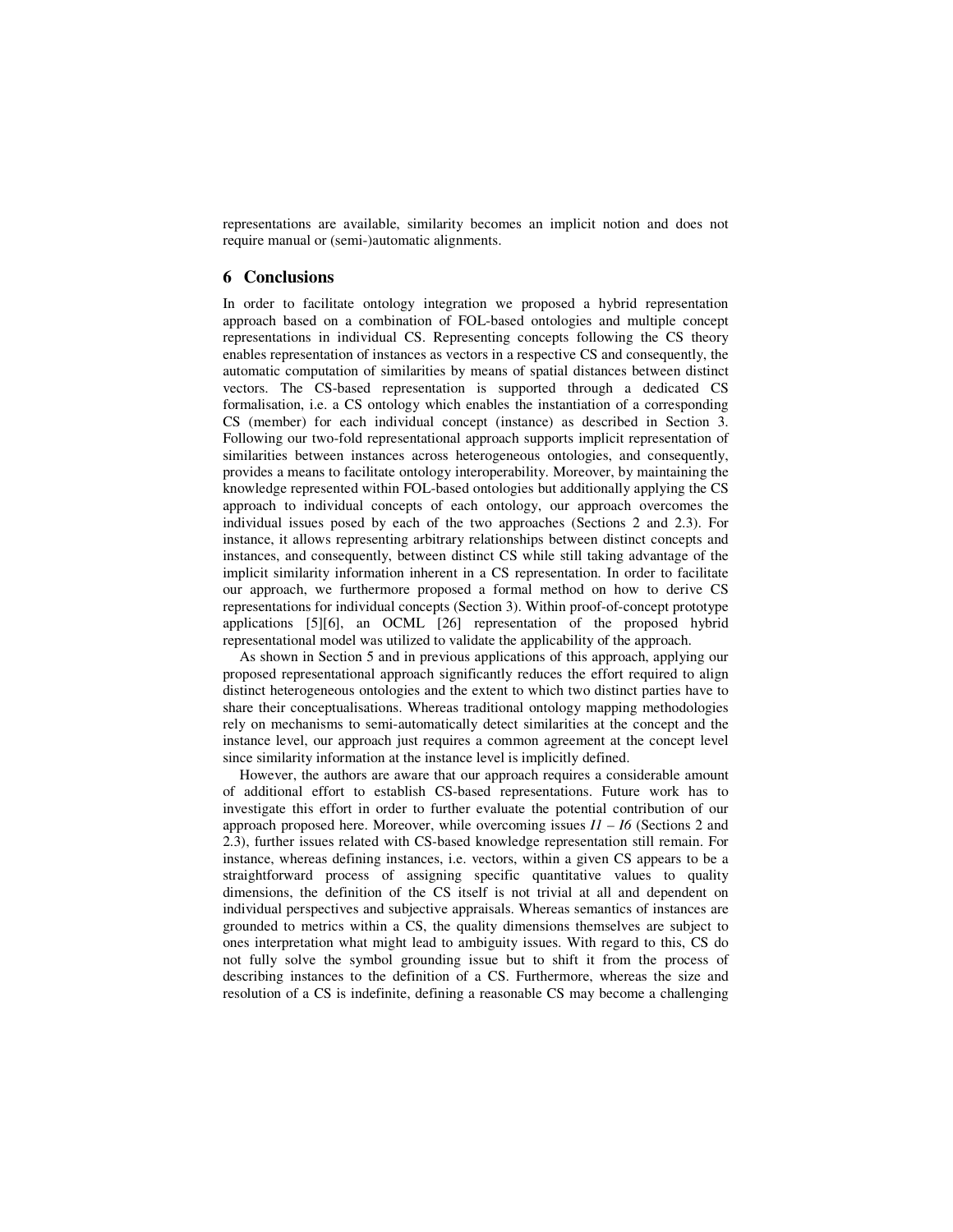task. Nevertheless, distance calculation not only relies on the fact that quantitative metrics are established but also that resources are described in equivalent geometrical spaces. However, particularly with respect to the latter, traditional ontology and schema matching methods could be applied to align heterogeneous spaces. Moreover, we would like to point out that the increasing usage of upper level ontologies, such as DOLCE or SUMO, and the progressive reuse of ontologies, particularly in loosely coupled organisational environments, leads to an increased sharing of ontologies at the concept level. As a result, our proposed hybrid representational model becomes increasingly applicable by further enabling similarity-computation at the instancelevel towards the vision of interoperable ontologies.

#### **7 References**

- [1] Bisson, G. (1995). Why and how to define a similarity measure for object based representation systems. Towards Very Large Knowledge Bases, pages 236–246, 1995.
- [2] Choi, N., Song, I., and Han, H. (2006), A survey on ontology mapping, SIGMOD Rec., Vol. 35, No. 3. (September 2006), pp. 34-41.
- [3] Cregan, A. (2007), Symbol Grounding for the Semantic Web. 4th European Semantic Web Conference 2007, Innsbruck, Austria.
- [4] Devore, J., and Peck, R. (2001), Statistics The Exploration and Analysis of Data, 4th ed. Pacific Grove, CA: Duxbury, 2001.
- [5] Dietze, S., Gugliotta, A., Domingue, J., (2008) Conceptual Situation Spaces for Situation-Driven Processes. 5th European Semantic Web Conference (ESWC), Tenerife, Spain.
- [6] Dietze, S., Gugliotta, A., Domingue, J., (2008) Mobile Situation Spaces. Workshop: International Workshop on the Role of Services, Ontologies, and Context in Mobile Environments (RoSOC-M '08), The 9th International Conference on Mobile Data Management (MDM'08), Beijing, China.
- [7] Doan, A., Madhavan, J., Domingos, P., and Halevy, A. (2002), Learning to map between ontologies on the semantic web. In Proceedings of the Eleventh International World Wide Web Conference, Honolulu, Hawaii, USA, May 2002.
- [8] Ehrig, M., and Staab, S. QOM Quick Ontology Mapping. International Semantic Web Conference 2004, 683-697
- [9] Ehrig, M, Sure, Y. (2004), Ontology Mapping An Integrated Approach, in Proceedings of ESWS, 2004.
- [10] Euzenat, J., Guegan, P., and Valtchev, P. OLA in the OAEI 2005 Alignment Contest. K-Cap 2005 Workshop on Integrating Ontologies 2005, 97-102.
- [11] Felder, R. M., Silverman, L. K. (1988). Learning and Teaching Styles in Engineering Education, Engineering Education, 78, 1988, pp. 674–681. Preceded by a preface in 2002: http://www.ncsu.edu/felderpublic/ Papers/LS-1988.pdf.
- [12] Fensel, D., Lausen, H., Polleres, A., de Bruijn, J., Stollberg, M., Roman, D., Domingue, J. (2006): Enabling Semantic Web Services – The Web service Modelling Ontology, Springer 2006.
- [13] Gangemi, A., Guarino, N., Masolo, C., Oltramari, A., Schneider, L. (2002). Sweetening Ontologies with DOLCE. In: A. Gómez-Pérez , V. Richard Benjamins (Eds.) Knowledge Engineering and Knowledge Management. Ontologies and the Semantic Web: 13th International Conference, EKAW 2002, Siguenza, Spain, October 1-4, 2002.
- [14] Gärdenfors, P. (2000), Conceptual Spaces The Geometry of Thought. MIT Press, 2000.
- [15] Gärdenfors, P. (2004), How to make the semantic web more semantic. In A.C. Vieu and L. Varzi, editors, Formal Ontology in Information Systems, pages 19–36. IOS Press, 2004.
- [16] Giunchiglia, F., Shvaiko, P., and Yatskevich, M. S-Match: An Algorithm and an Implementation of Semantic Matching. ESWS 2004, 61-75